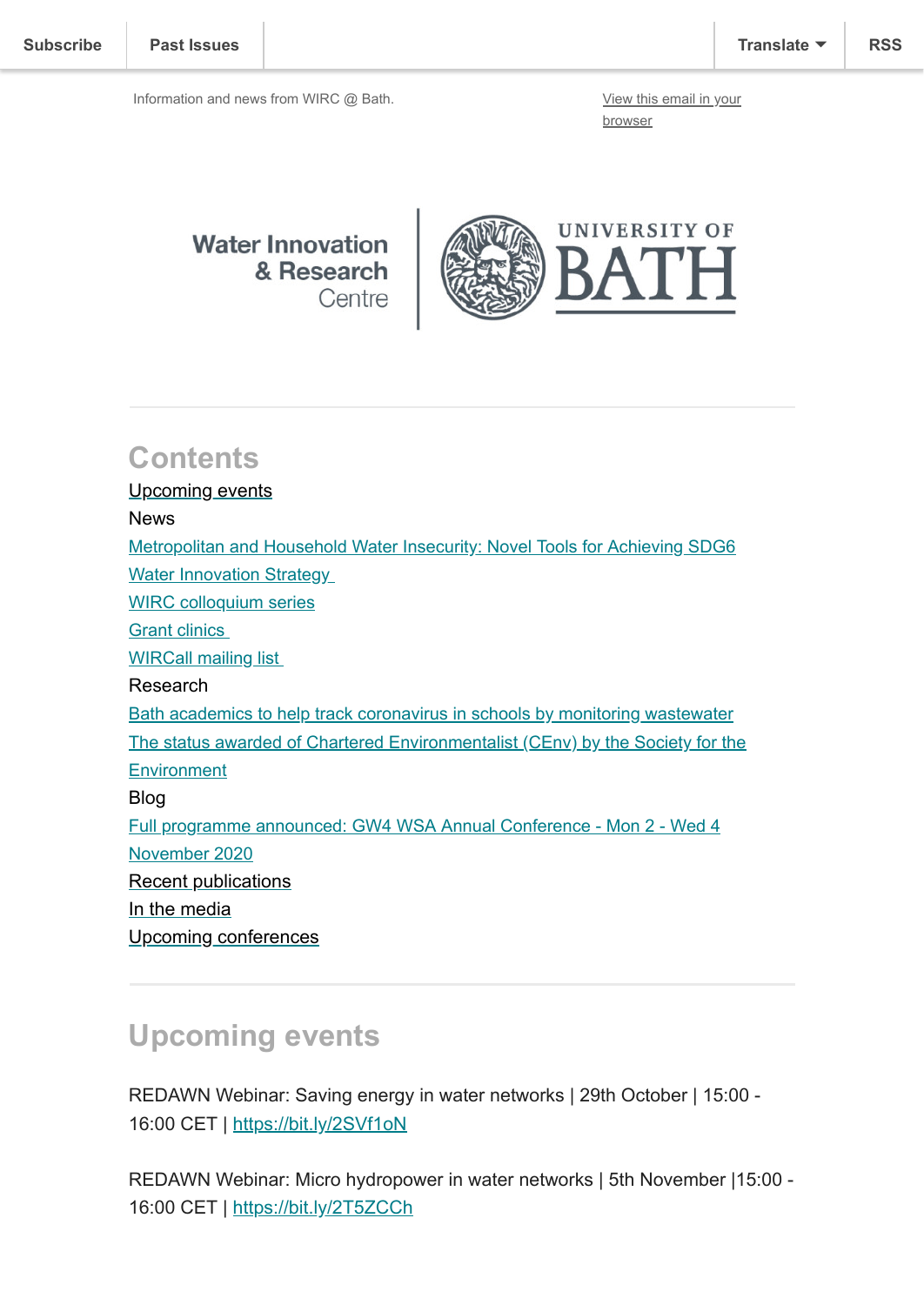#### | [https://bit.ly/373FHf7](https://eur01.safelinks.protection.outlook.com/?url=https%3A%2F%2Fbit.ly%2F373FHf7&data=04%7C01%7Cses64%40bath.ac.uk%7C1721d864c01443e9146008d870ffb38f%7C377e3d224ea1422db0ad8fcc89406b9e%7C0%7C0%7C637383590817238043%7CUnknown%7CTWFpbGZsb3d8eyJWIjoiMC4wLjAwMDAiLCJQIjoiV2luMzIiLCJBTiI6Ik1haWwiLCJXVCI6Mn0%3D%7C1000&sdata=P4F9FLKyWtGg12humi7ohsag%2BdHFOykP5gnMGcU01mk%3D&reserved=0)

Please note that all these events are free and open to all.

environmental impacts | 12th November |15:00 - 16:00 CET

## **News**

## <span id="page-1-0"></span>Metropolitan and Household Water Insecurity: Novel Tools for Achieving SDG6

On 26 August 2020, an online session was held during the [World Water Week,](https://www.worldwaterweek.org/) organised by the Stockholm International Water Institute (SIWI), presenting simple tools for guiding water security planning and investments at metropolitan and household levels. The session was organised by Dr Sera Young of the Northwestern University in Chicago and the discussion was led by Andy Roby of DFID.

WIRC contributed to the presentation given by Prof Kees van Leeuwen, who held the position of Global Chair and David Parkin professorship in 2018-19. He presented his work on the city blueprint methodology and the work KWR, Bath and UNESCO conducted in five African cities.

Other presentation included the GIZ/IWaSP Scenario Planning Tool, used to prioritise investments, addressing water security threats, the Household Water Insecurity Experiences Scale (HWISE), the Sustainable Water and Sanitation Index of Oxfam. Dr Alexandros Makarigakis presented how these tools fit in UNESCO's vision for metropolitan water security.

The presentations and webcast of the session can be found [here](https://www.ipr.northwestern.edu/our-work/research-tools-apps/water-insecurity/index.html%20%C2%A0).

Jan Hofman

#### Water Innovation Strategy

Since January 2020 UKWIR, Water UK and the 17 UK water utility companies have been working together with Arup, and in consultation with the wider water stakeholder group, to develop a common strategy for innovation in the water utility space, looking towards 2050. This was launched on 14<sup>th</sup> October 2020 as the "[Water Innovation 2050 Strategy](https://waterinnovation2050.org.uk/)", and aims to help shape the delivery of the new [£200M Ofwat Innovation Fund](https://www.ofwat.gov.uk/regulated-companies/innovation-in-the-water-sector/water-innovation-competitions/).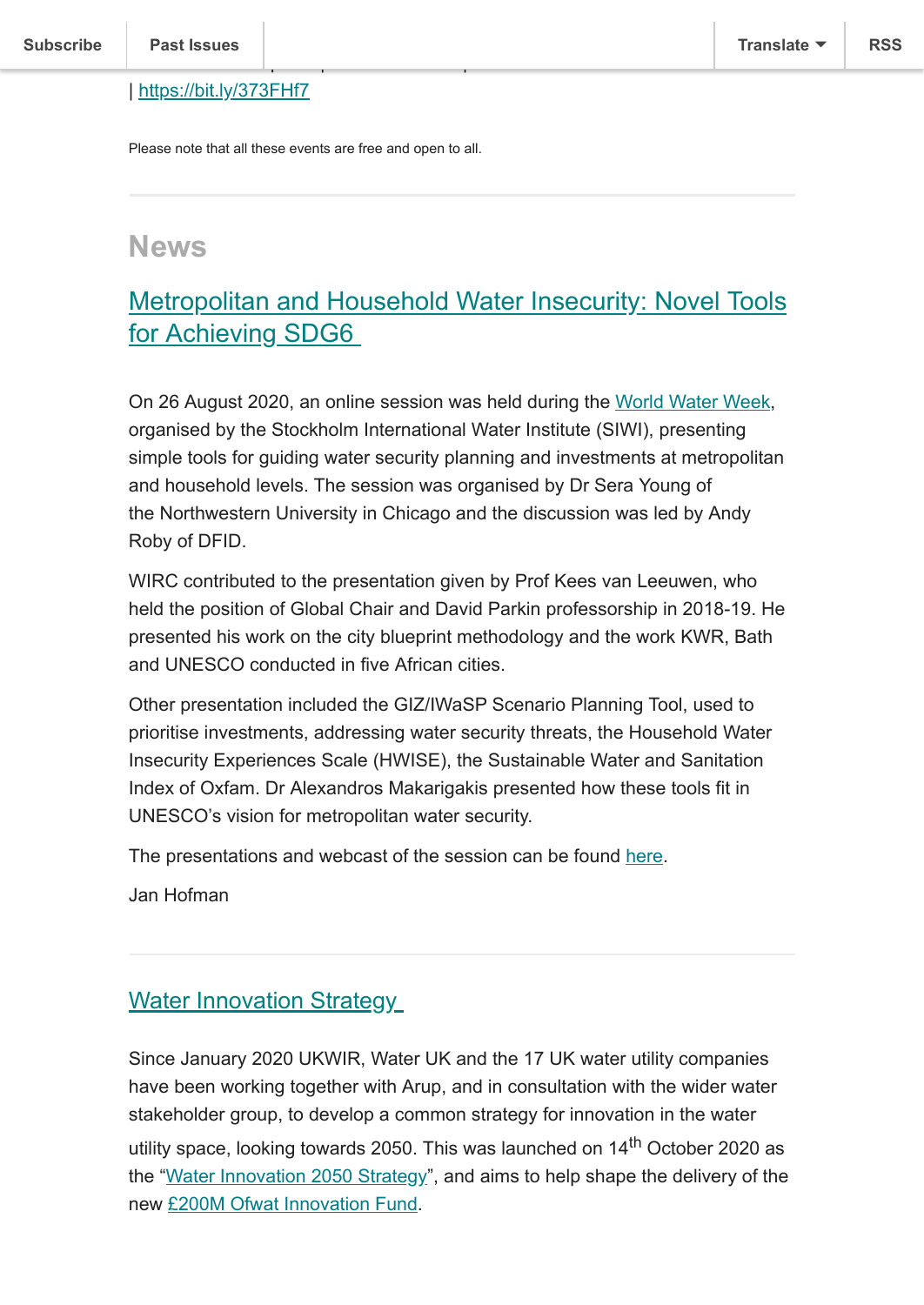

### <span id="page-2-0"></span>WIRC colloquium series



The WIRC water colloquia series returned this month, with a talk from Dr Jo Burgess. A Senior Technology Consultant at Isle Utilities, Dr Burgess delivered a fascinating talk on the challenges of launching new technologies in the water sector. The talk and subsequent Q&A can be watched on the WIRC video library: https://www.bath.ac.uk/corporate[information/from-research-to-practice-innovation](https://www.bath.ac.uk/corporate-information/from-research-to-practice-innovation-pathways-for-water-technologies-by-dr-jo-burgess/)pathways-for-water-technologies-by-dr-joburgess/



Our next webinar will feature Prof Arben Merkoçi of ICN2. Full details and the registration link can be found [here: https://www.bath.ac.uk/events/wirc-water](https://www.bath.ac.uk/events/wirc-water-colloquium-19-11-2020/)colloquium-19-11-2020/.

We have reserved spaces in December and February for PhD students and postdoctoral researchers. If you would like to present at our series, please get in touch with Stuart Bennett: [sb2454@bath.ac.uk.](mailto:sb2454@bath.ac.uk) The webinar could feature just one presentation, or a handful of smaller presentations from a group. This is an excellent opportunity to showcase your work to our community.

### <span id="page-2-1"></span>Grant clinics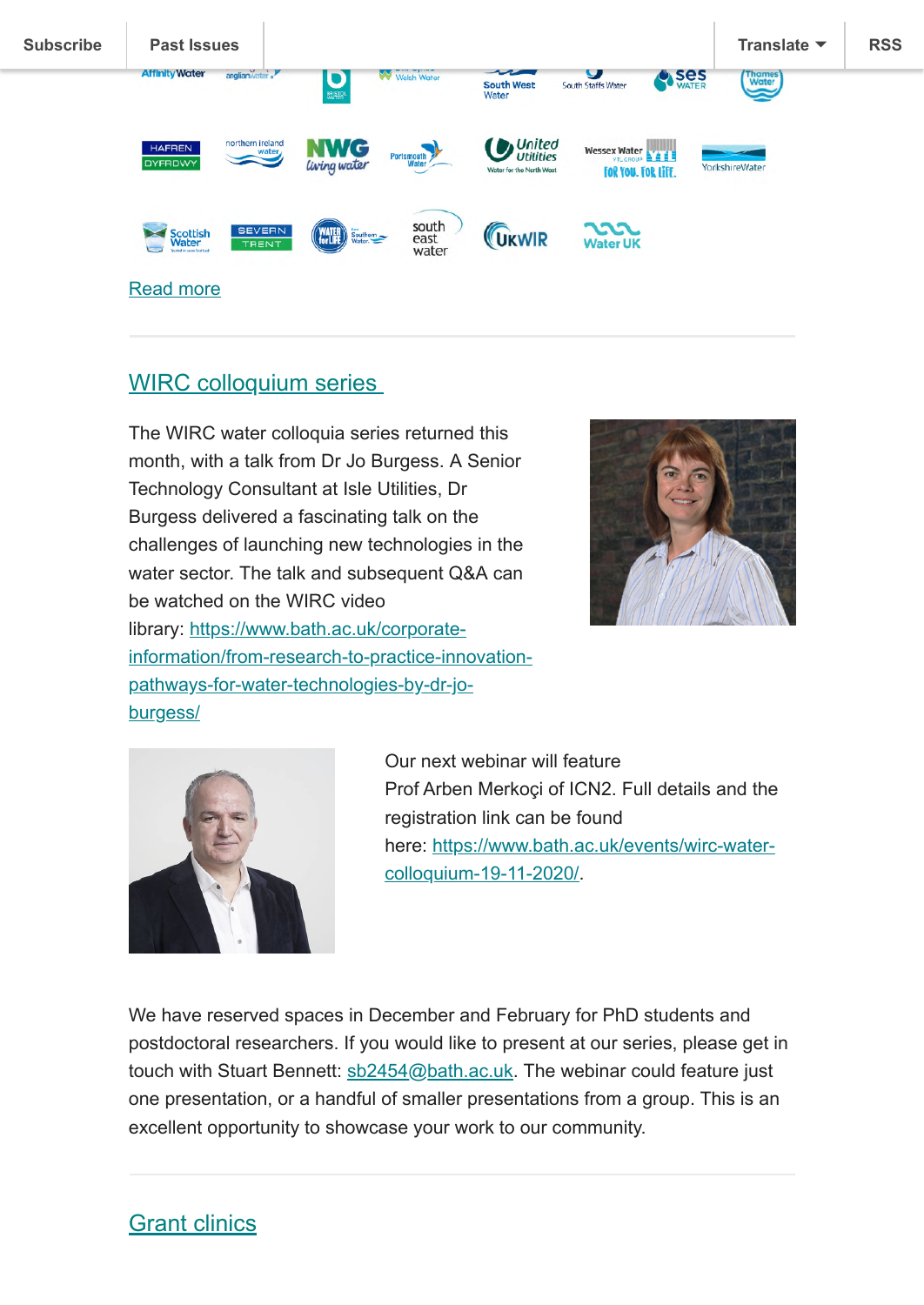proposals on which they are currently working. Participants in the clinics are given the opportunity to present their research idea to a panel of experts assembled by the WIRC team, and they then receive confidential constructive feedback on how to improve their proposal. The aim of these clinics is to make grant proposals as strong and competitive as possible, thus increasing their likelihood of success.

designed to support academics and researchers in the development of grant

If you have a research idea you would like to develop into a grant proposal, or you if are already working on a proposal and would like to do some fine tuning before submitting it, please contact Stuart Bennett ([sb2454@bath.ac.uk\)](mailto:sb2454@bath.ac.uk) to organise a grant clinic. Our last two clinics received positive feedback from the participants, who have said that they provide an invaluable opportunity to gather expert opinion prior to submitting a funding bid.

#### <span id="page-3-0"></span>WIRCall mailing list

Most of WIRC's activities and events are publicised via the WIRCall mailing list. If you are aware of any colleagues, be they internal or external, who is not on the list, but should be, please email Stuart Bennett: [sb2454@bath.ac.uk](mailto:sb2454@bath.ac.uk)

## **Research**



Bath academics to help track [coronavirus in schools by monitoring](https://www.bath.ac.uk/announcements/bath-academics-to-help-track-coronavirus-in-schools-by-monitoring-wastewater/) wastewater

Scientists and engineers from the University of Bath are set to investigate how monitoring wastewater at schools in England could provide an early warning system for coronavirus outbreaks.

<span id="page-3-1"></span>The status awarded of Chartered Environmentalist (CEnv) by the Society for the Environment

Dr Junjie Shen has recently been awarded the status of Chartered Environmentalist (CEnv) by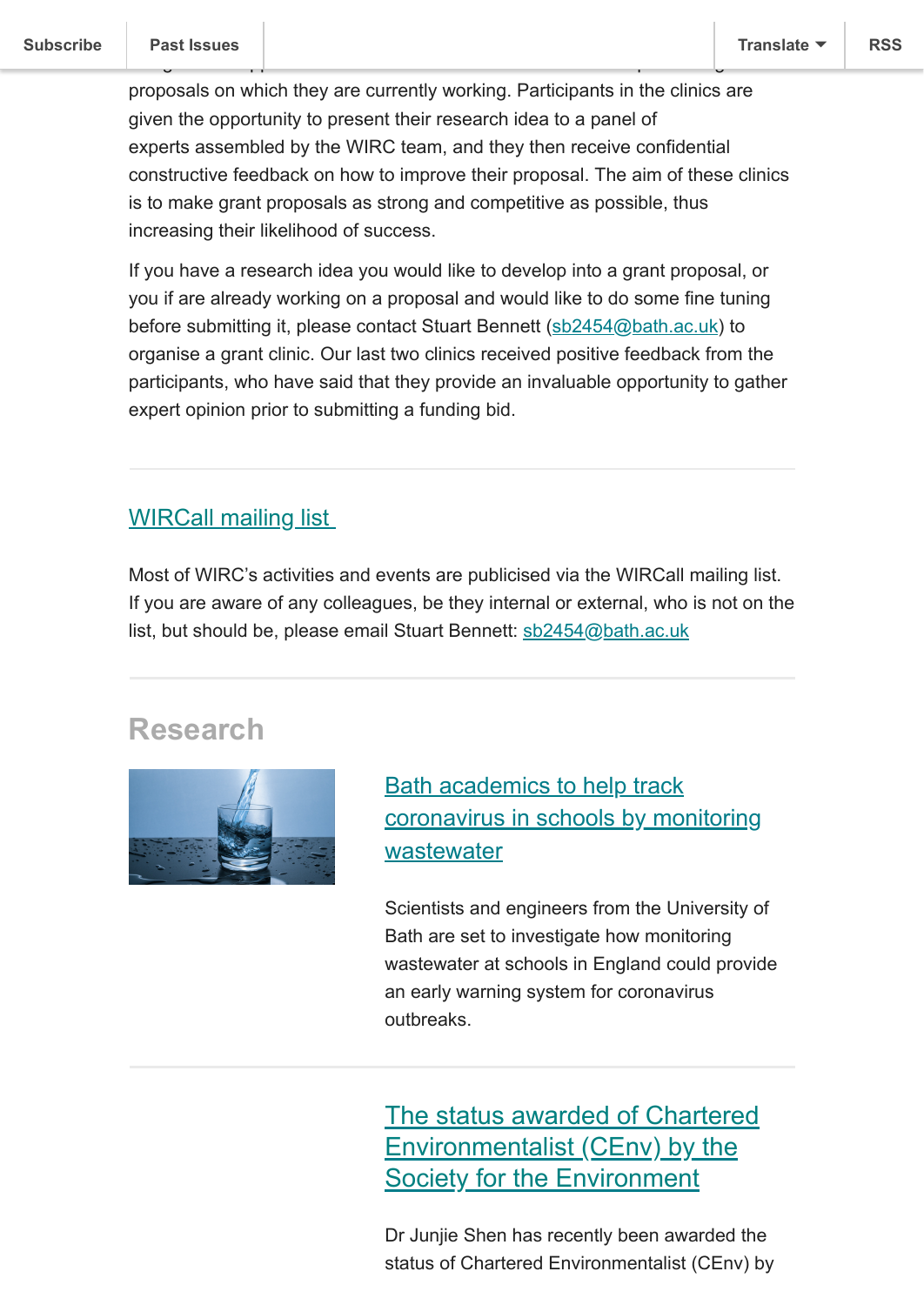

CEnv chartership demonstrates a high degree of expertise in their field and a commitment to environmental best practice and professional standards. Junjie completed his chartership through the Institution of Environmental **Sciences** 

standard' for environmental professionals, the

[Read more: Institution of environmental science](https://www.the-ies.org/chartered_environmentalist) webpage

## **Blog**

## <span id="page-4-0"></span>Full programme announced: GW4 WSA Annual Conference - Mon 2 - Wed 4 November 2020

The GW4 WSA's annual conference is next week and full details of the programme have been released. This year's conference will provide attendees with opportunities to lean about the breadth of research taking place across the GW4, share water-related research experiences with academics and stakeholders, as well as helping to inspire and support the next generation of water researchers.

**[Register for conference](https://www.eventbrite.co.uk/e/regional-research-with-far-reaching-impacts-tickets-85976214171)**

## **Recent publications**

- ['](https://doi.org/10.3390/w12082224)['Corrigendum to "Enantiomeric profiling of quinolones and quinolones](https://doi.org/10.1016/j.watres.2020.116345) resistance gene qnrS in European wastewaters" *Water Research*. Castrignano, E, Yang, Z, Feil, EJ, Bade, R, Castiglioni, S, Causanilles, A, Gracia-Lor, E, Hernandez, F, Plόszi, BG, Ramin, P, Rousis, NI, Ryu, Y, Thomas, KV, de Voogt, P, Zuccato, E & Kasprzyk-Hordern, B
- <span id="page-4-1"></span>['Forecasting resilience profiles of the run-up to regime shifts in nearly-one](https://doi.org/10.1098/rsif.2020.0566)dimensional systems', *Journal of the Royal Society, Interface*,Adamson, MW, Dawes, JHP, Hastings, A & Hilker, FM